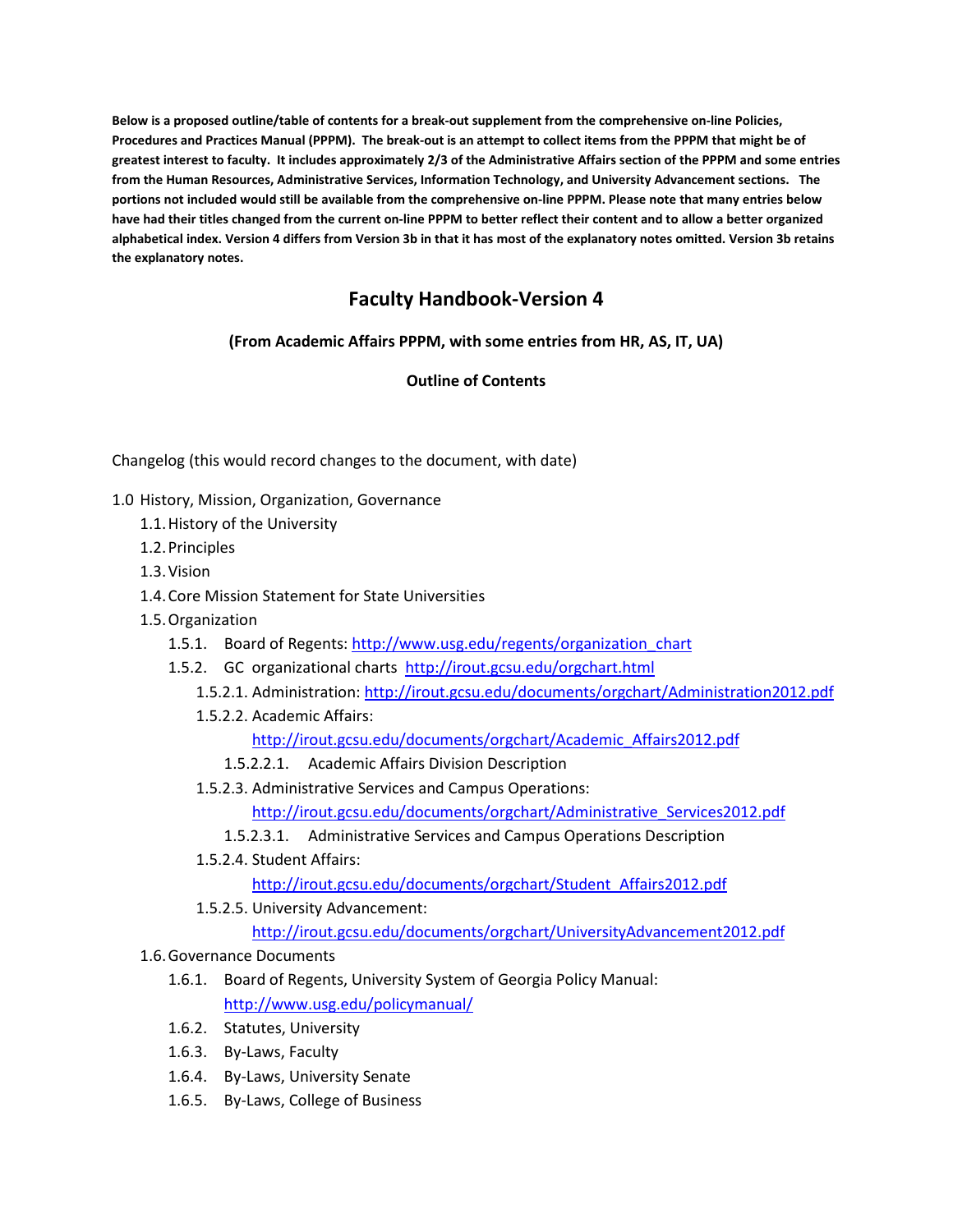- 1.6.6. By-Laws, College of Arts and Sciences
- 1.6.7. By-Laws, College of Education
- 1.6.8. By-Laws, College of Health Sciences
- 1.6.9. By-Laws, Library and Instructional Technology Center
- 2.0 Employment Policies, Procedures and Benefits
	- 2.1 Affirmative Action and Equal Employment Opportunities
		- 2.1.1 Non-Discrimination Statement
		- 2.1.2 Accommodations by Employees and Job Applicants, Procedures for Requesting
		- 2.1.3 Sexual Harassment Policy
	- 2.2 Faculty Appointments
		- 2.2.1 Employees and Employment, Types of
		- 2.2.2 Employment, General Criteria for
		- 2.2.3 Faculty Status
		- 2.2.4 Faculty Search Procedures
			- 2.2.4.1 Reimbursement Procedure for Candidate Interview Expenses
		- 2.2.5 Faculty Contract and Appointment Letters
		- 2.2.6 New Faculty Orientation
		- 2.2.7 Faculty Contracts
		- 2.2.8 Faculty Contract Forms
		- 2.2.9 Contract Conversions, Academic Year and Fiscal Year
		- 2.2.10 Graduate Faculty, Criteria for
		- 2.2.11 Endowed Chairs and Other Special Positions
		- 2.2.12 Tenure Upon Appointment
		- 2.2.13 Emeritus Title
		- 2.2.14 Interim and Acting Assignments
	- 2.3 Human Resources & Benefits
		- 2.3.1 Personnel Records
		- 2.3.2 Leave Policies and Procedures
			- 2.3.2.1 Annual Leave
			- 2.3.2.2 Sick Leave with Pay
			- 2.3.2.3 Family Medical Leave Act (FMLA)
				- 2.3.2.3.1 Births and Adoptions under FMLA
				- 2.3.2.3.2 National Defense Authorization Act (NDAA)
			- 2.3.2.4 Educational and Professional Leave
			- 2.3.2.5 Shared Leave Program
			- 2.3.2.6 Sick Leave Without Pay
			- 2.3.2.7 Court Duty Leave
			- 2.3.2.8 Maternity Leave
			- 2.3.2.9 Military Leave
			- 2.3.2.10 Voting Leave
			- 2.3.2.11 Administrative Leave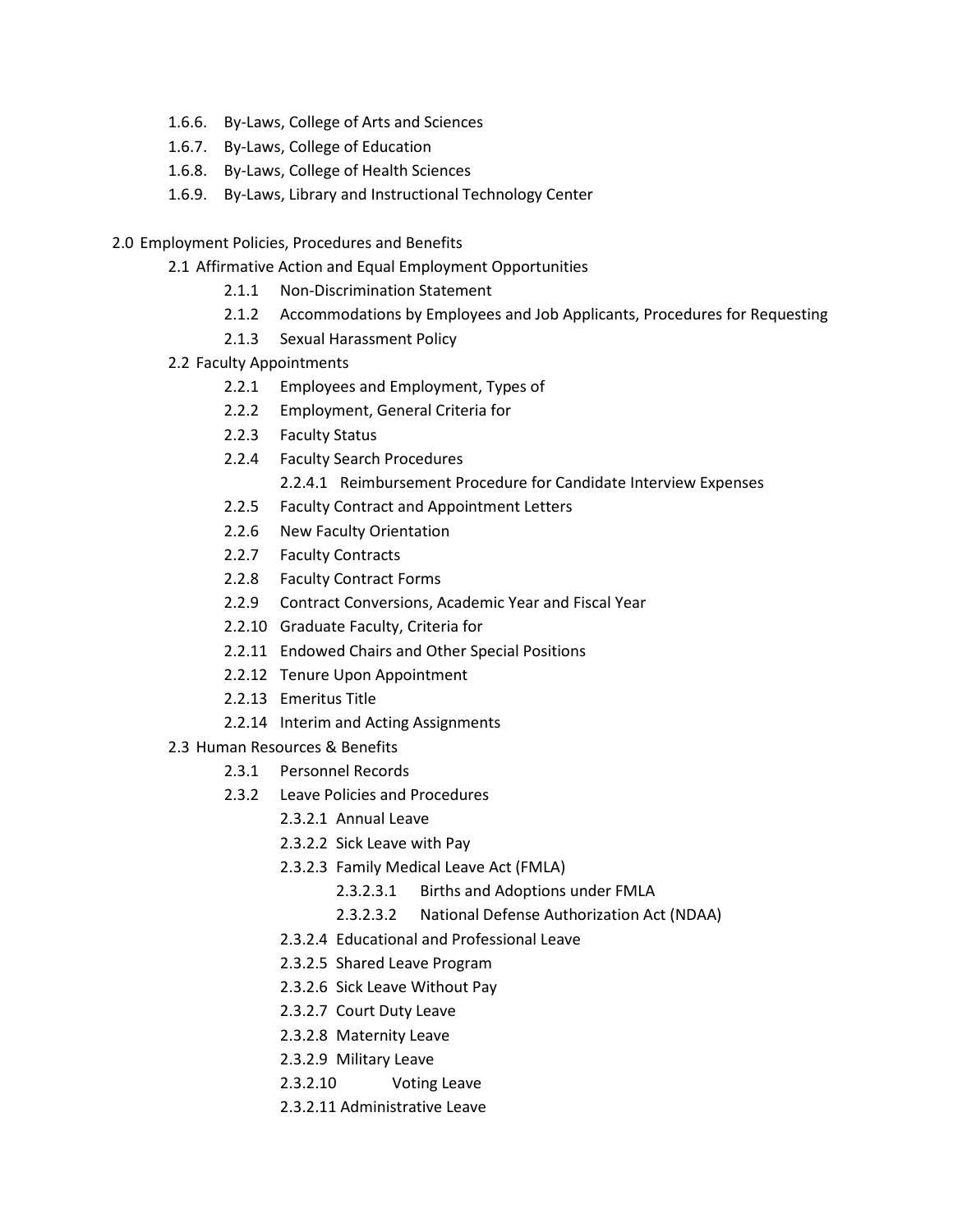- 2.3.2.12 Personal Leave of Absence
- 2.3.2.13 Sick Leave Documentation
- 2.3.3 Compensation, Faculty
	- 2.3.3.1 Compensation, Extra
	- 2.3.3.2 Compensation, Criteria for
	- 2.3.3.3 Compensation, State Agencies
	- 2.3.3.4 Compensation, Continuing Education
	- 2.3.3.5 Paydays
	- 2.3.3.6 Direct Deposit
	- 2.3.3.7 Salary, Deductions in
	- 2.3.3.8 Salary Supplements
- 2.3.4 Travel Regulations
- 2.3.5 Identification Cards for Faculty
- 2.3.6 Changes of Address/Telephone Number/Name
- 2.3.7 Benefits, University System of Georgia
	- 2.3.7.1 Retirement Plan Participation
	- 2.3.7.2 Insurance, Group Health
	- 2.3.7.3 Insurance, Group Life
	- 2.3.7.4 Insurance, Group Dental
	- 2.3.7.5 Service Awards
	- 2.3.7.6 Tuition Assistance Program
	- 2.3.7.7 Retirement, Employment Beyond
	- 2.3.7.8 Retirement, Benefits Continuing into
	- 2.3.7.9 Insurance, Disabled Employees
	- 2.3.7.10 Dependents of Deceased Employees or Retirees, and Disabled Employees or Retirees
- 2.3.8 Benefits, Georgia College
	- 2.3.8.1 Flexible Spending Accounts; Dependent Care and Healthcare
	- 2.3.8.2 Disability, Short-Term and Long-Term
	- 2.3.8.3 Insurance, Vision
	- 2.3.8.4 Employee Development and Continuing Education
	- 2.3.8.5 Benefits, Other
- 2.4 Faculty Rights and Responsibilities
	- 2.4.1 Academic Freedom
	- 2.4.2 Professional Ethics
	- 2.4.3 Professionalism in an Academic Setting
	- 2.4.4 Service to the Institution
	- 2.4.5 Resumes/Vitae
	- 2.4.6 Grievance Procedures for Faculty and Staff
	- 2.4.7 Course and Student Requirements
		- 2.4.7.1 Office Hours, Posting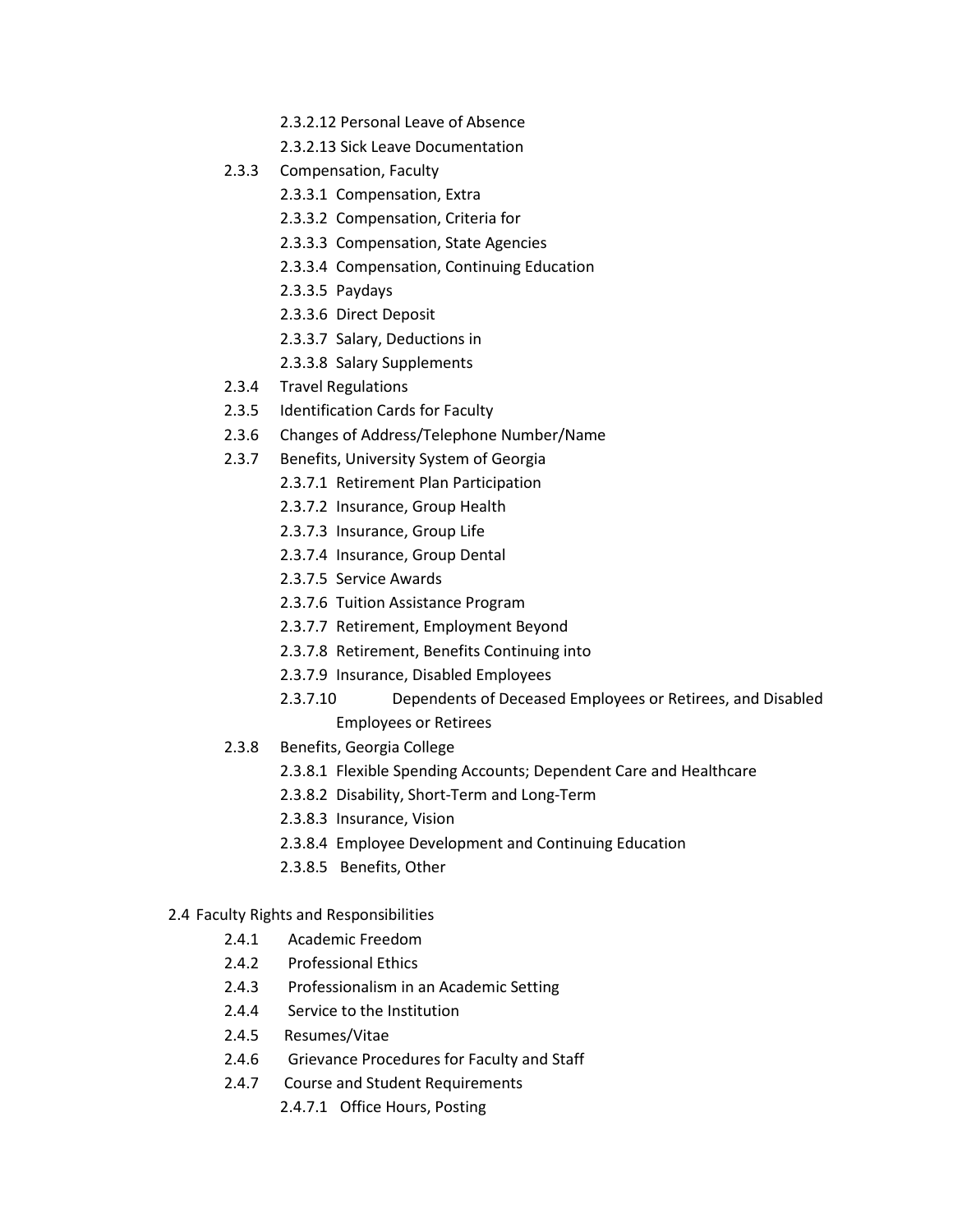- 2.4.7.2 Syllabus Requirements
- 2.4.7.3 Evaluation of Students Prior to Mid-term, General and Freshman Policy
- 2.4.7.4 Classroom Assignment and Changes
- 2.4.7.5 Final Examination Policies
- 2.4.7.6 Change of Grade
- 2.4.7.7 Permanent Grade Records
- 2.4.8 Faculty Attendance at University Ceremonies with Academic Regalia
- 2.4.9 Faculty Workload Policies
- 2.4.10 Overloads, Assignment and Payment of
- 2.4.11 Summer Semester Teaching Policy
- 2.4.12 Summer Semester, Leave Accrual for Faculty
- 2.5 Professional Development Opportunities
	- 2.5.1 Teaching and Learning
		- 2.5.1.1 CETL, Center for Excellence in Teaching and Learning
		- 2.5.1.2 Faculty Development Resources
		- 2.5.1.3 Faculty Professional Leave
		- 2.5.1.4 Tuition Assistance Program
		- 2.5.1.5 Leave, Educational and Professional
		- 2.5.1.6 Auditing Courses,Faculty
	- 2.5.2 Scholarship
		- 2.5.2.1 Grants, External
			- 2.5.2.1.1 Grants and Sponsored Projects, Office of
			- 2.5.2.1.2 External Grants, Approval Process
		- 2.5.2.2 Faculty Research
			- 2.5.2.2.1 Faculty Research Grants
			- 2.5.2.2.2 Faculty Research Grants Committee
			- 2.5.2.2.3 Faculty Research, Legal Limitations on
			- 2.5.2.2.4 Faculty Research Review Boards
				- 2.5.2.2.4.1 Institutional Review Board (Human Subjects)
				- 2.5.2.2.4.2 Scholarly Misconduct in Science, Policies on
		- 2.5.2.3 Intellectual Property Policy and Procedures
	- 2.5.3 Faculty Awards

2.6 Consulting, General Policies

- 2.6.1 Consulting, Required Disclaimer
- 2.6.2 Consulting, for Compensation
- 2.6.3 Consulting, with Other State Agencies
- 2.6.4 Consulting not Covered by Professional Liability Insurance
- 2.7 Separation
	- 2.7.1 Removal of Faculty Members, Procedures for
	- 2.7.2 Non-Tenure Personnel Non-Renewal of Appointment, Procedure for Notifying
	- 2.7.3 Dismissal of Temporary, Limited Term, or Part-Time Instructional Personnel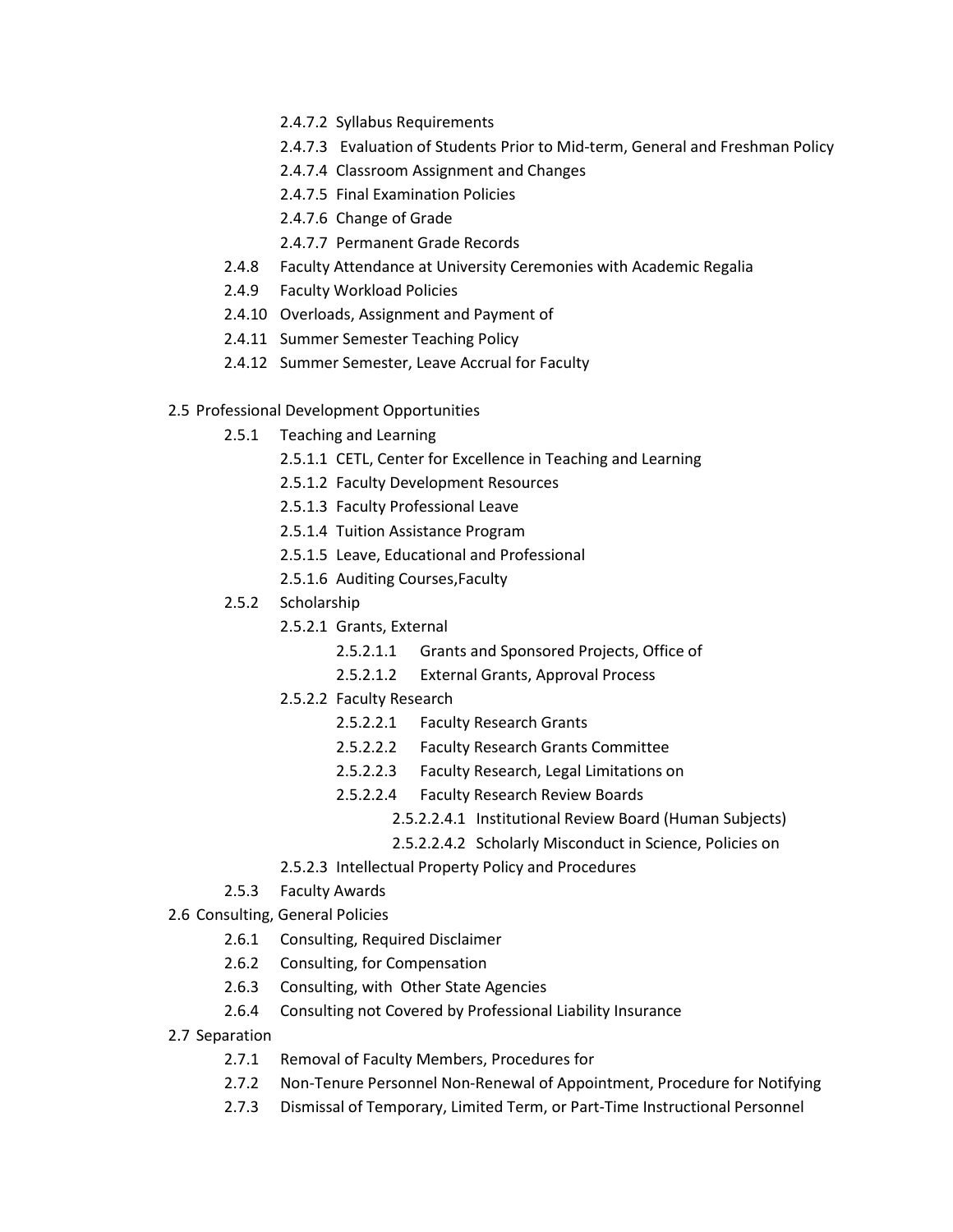- 2.7.4 Resignation
- 2.7.5 Retirement Plans
- 3.0 Academic Policies and Procedures
	- 3.1 General Policies
		- 3.1.1 Academic Calendar
		- 3.1.2 Holidays
		- 3.1.3 Faculty Reporting to Work
		- 3.1.4 Class Rosters and Class Attendance
		- 3.1.5 Student Absence Policy
		- 3.1.6 Grading Policies
		- 3.1.7 Student Records, Faculty Access to
		- 3.1.8 Student Records, Public Access to (FERPA)
		- 3.1.9 Student Academic Dishonesty Policy and Procedures
		- 3.1.10 Electronic Recording Policy
		- 3.1.11 Cross-Listed Courses, Designing Undergraduate and Graduate Levels of
		- 3.1.12 Special Course Fees, Procedure for
	- 3.2 Advisement
		- 3.2.1 Advising Program, Minority Students
		- 3.2.2 Advisers for Undecided Students
		- 3.2.3 Tran-Guide and Degree Evaluation
		- 3.2.4 Advisement for Graduate Students
	- 3.3 Performance Evaluations, Administrators and Faculty
		- 3.3.1 Performance Evaluations for Academic Administrators
			- 3.3.1.1 Annual Performance Evaluations of Academic Administrators
			- 3.3.1.2 Five-Year Review of Academic Administrators
		- 3.3.2 Faculty Review System, Philosophy and General Procedures
			- 3.3.2.1 Faculty Review System, Use of
			- 3.3.2.2 Teaching Effectiveness, Assessing
				- 3.3.2.2.1 Student Opinion Surveys(most recent version)
				- 3.3.2.2.2 Department Plans for Additional Teaching Assessment
			- 3.3.2.3 Appeal of Department Chair's Faculty Evaluation, Process for
		- 3.3.3 Promotion and Tenure
			- 3.3.3.1 Tenure Policy
			- 3.3.3.2 Tenure Procedures
			- 3.3.3.3 Promotion Policies
			- 3.3.3.4 Pre-Tenure Review
			- 3.3.3.5 Post-Tenure Review
		- 3.3.4 Non-Tenure Track Personnel
	- 3.4 Academic Resources
		- 3.4.1 Extended University Policies
		- 3.4.2 Library and Instructional Technology Center
		- 3.4.3 On-Line Instructional Support